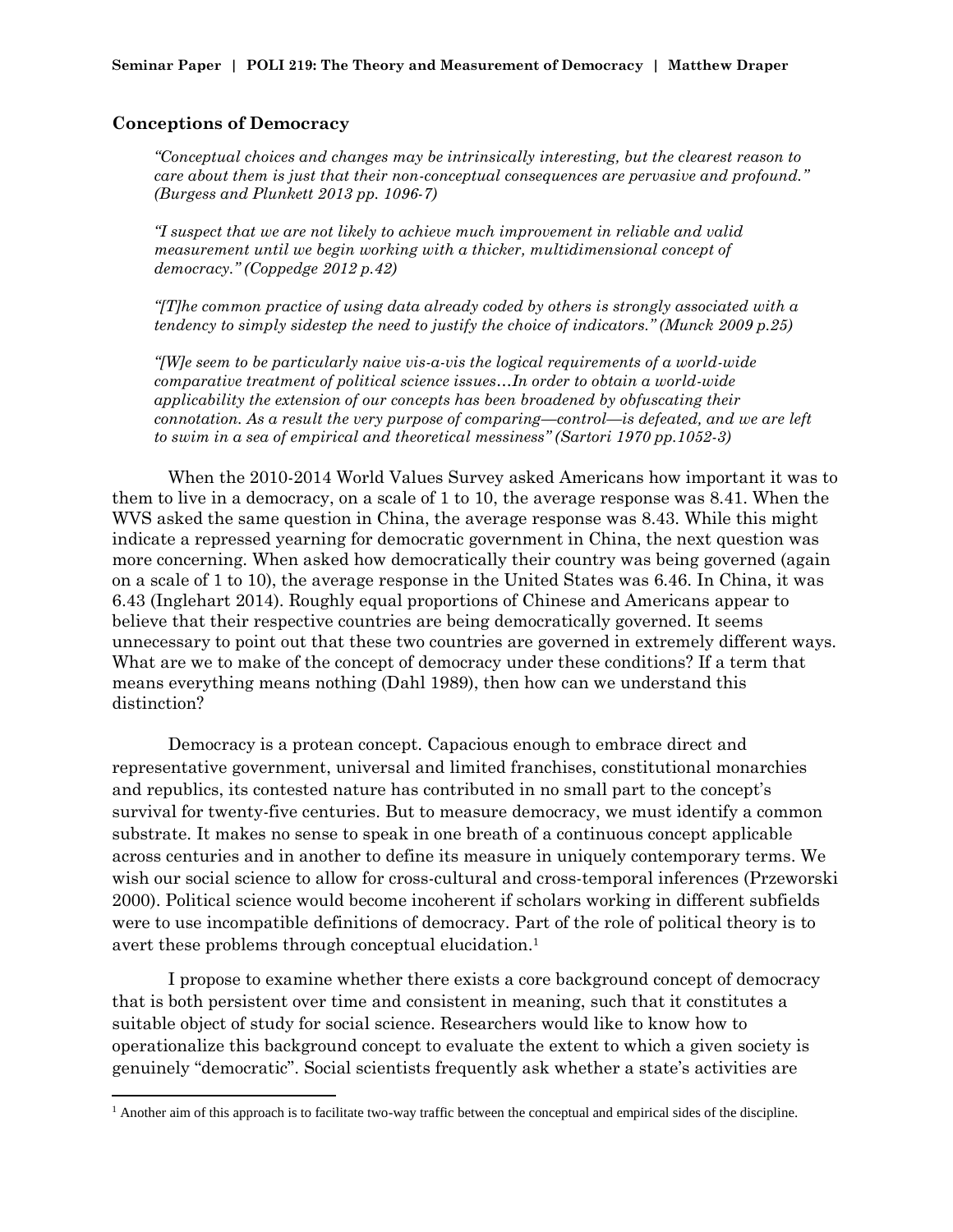subject to popular control or are undertaken for public benefit. We wish to know whether the concept of democracy can help in this endeavor.

This is not merely an issue of academic concern. Democracy promotion ranks among the United States' highest foreign policy priorities (\$2.6bn in 2012 alone), despite the fact that there is no consensus within the federal government as to exactly what constitutes democracy (Economist Intelligence Unit 2016, p.51). The high priority placed on democracy as an end in itself has led regimes around the world to define it for their own purposes, leading to robust "perceptions of democratic reality" in places whose institutional arrangements do not exactly suggest popular control (Achen and Bartels 2016 p.5). It is concerning, for instance, that survey respondents in China and the United States identify their respective countries as subject to democratic government in identical proportions.

This paper is an attempt to understand how a concept has been used. Following other scholars, I proceed on the assumption that we should judge proposed concepts in the same way that we judge models, on the basis of their utility (Coppedge 2012 p.13, Cappelen 2018 p.11). We might profitably define conceptual utility as establishing "an easy and natural correspondence between the symbols in our minds and the observable features of the real political world" (Coppedge 2012 pp.13-14). Vagueness and indeterminacy may be inescapable features of natural language (Cappelen 2013, Frege 1892). However, two possible cases are compatible with this observation. Our concepts may lack a semantic foundation altogether, or we may disagree about what exactly that foundation is. In the case of democracy, there certainly seems to be some foundation related to a notion of "popular control," broadly construed, but we also observe considerable conceptual blurring of those terms' content.

The method of conceptual engineering takes a normative<sup>2</sup> approach to philosophical questions, building on Carnap's method of explication and applying it to nonscientific fields (Creath 1990, Carnap 1950). Certain scholars have taken this as an opportunity to revise our topics in accordance with the principles of social justice, in (for example) procedures such as ameliorative analysis (Haslanger 2000). I will not attempt a normative project here. Instead of asking what democracy *should* mean, I will ask what it *has* meant to two particularly important groups of users – the ancient people who invented democracy for their own use, and our contemporaries who attempt to operationalize it in research. I would like eventually to extend this analysis to two additional groups of users – the scholars who considered it in the abstract during its long centuries of absence, and the revolutionaries who brought it back to life in the late eighteenth century.

In social science, operationalizations must reflect the underlying construct (Trochim and Donnelly 2006). Such reflection can be assessed via the helpful notions of face validity and content validity. In the case of democracy, assessment of face validity is subjective, and content validity is problematic. Face validity refers to whether the operationalization seems to be a good translation of the construct (Trochim and Donnelly 2006 p.67). Such

<sup>&</sup>lt;sup>2</sup> Cappelen (2018) strongly objects to this characterization, but I think it is correct. Attempts to "clean up" concepts may look positive at the outset (even to their originators), but conceptual obscurity typically masks disagreement, and resolving this disagreement requires normative discussion. Whether some conceptual engineers (Haslanger) are more normative than others (Cappelen) is a distinct question.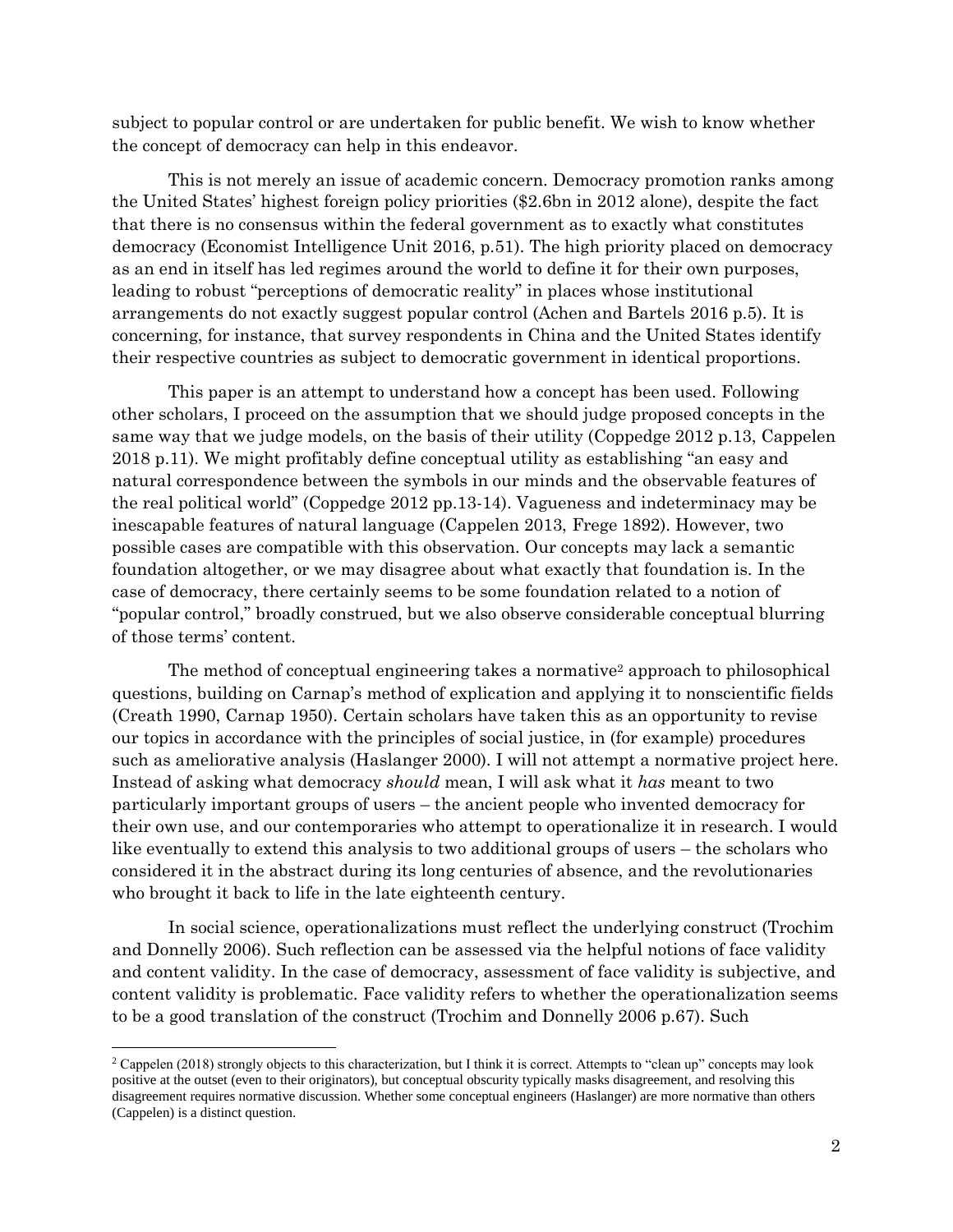evaluations are not empirical, they do not admit of scientific treatment nor do they invite methodological sophistication. Content validity refers to correspondence between the operationalized concept and the content domain (Trochim and Donnelly 2006 p.67). This requires access to details regarding the content domain. Checklist approaches are common. It is difficult to see how an essentially contested concept could be susceptible to this kind of treatment in any conclusive way – virtually every item on the checklist would invite disagreement. As a result, operationalizations of democracy may not adequately reflect the underlying construct.

This paper will proceed in the following way. First, I will ask and attempt to answer what exactly it means for a concept to persist over time. I will go on to examine contemporary social-science understandings of democracy, broadly construed. Then, I will examine what democracy meant to its originators, and whether any principles can be distilled from their justifications. Finally, I will compare these democratic principles with those undergirding contemporary understandings.

## *Conceptual Preliminaries*

 $\overline{\phantom{a}}$ 

What might it mean to measure a concept? Philosophers have frequently made a distinction between thick and thin concepts (Williams 1985). Thick concepts encompass many facets and incorporate complex definitions, referring to many aspects of the observed phenomenon. Thin concepts, by contrast, have few facets and focus attention on only a limited number of characteristics (Coppedge 2012 p.17). Some scholars point to a tradeoff between analytic differentiation and conceptual validity, essentially an inverse variation between a concept's definitional complexity and its application (Collier and Levitsky 1999 p.434, Sartori 1970 p.104). Visualizing this inverse variation as a "ladder of generality," they argue that increased definitional complexity provides useful differentiation at the gradual expense of applicability. Failure to acknowledge this reduced applicability results in "conceptual stretching" (Sartori 1970 p.1053). One climbs the ladder of generality by broadening a concept's extension (denotation) at the expense of its intension (connotation).<sup>3</sup> Attempts to augment the extension without diminishing the intension yield the aforementioned conceptual stretching (Sartori 1970 p.1041).

Contrast this with the so-called conceptual realism espoused by Gary Goertz (2006). Goertz advocates determining conceptual meaning not by appeal to necessary and sufficient conditions, but rather to family resemblances (Wittgenstein 1953) and prototyping (Murphy 2002). On this non-essentialist understanding, a concept such as a game has precisely no necessary or sufficient conditions for set membership, but rather games are understood to bear a family resemblance to one another (Wittgenstein 1953). Prototyping is the common heuristic of assigning instances to categories on the basis of categorical prototypes (Goertz 2006 p.29). In both cases, the categories generated by concepts may not have clear boundaries. Goertz believes this to be a ubiquitous problem. He suggests an ontological exploration of those conceptual properties that feature in causal explanation, arguing that

<sup>&</sup>lt;sup>3</sup> Intensions do not involve facts about the world, whereas extensions do. Two concepts can have the same intention but different extensions in the sense of picking out different actual cases.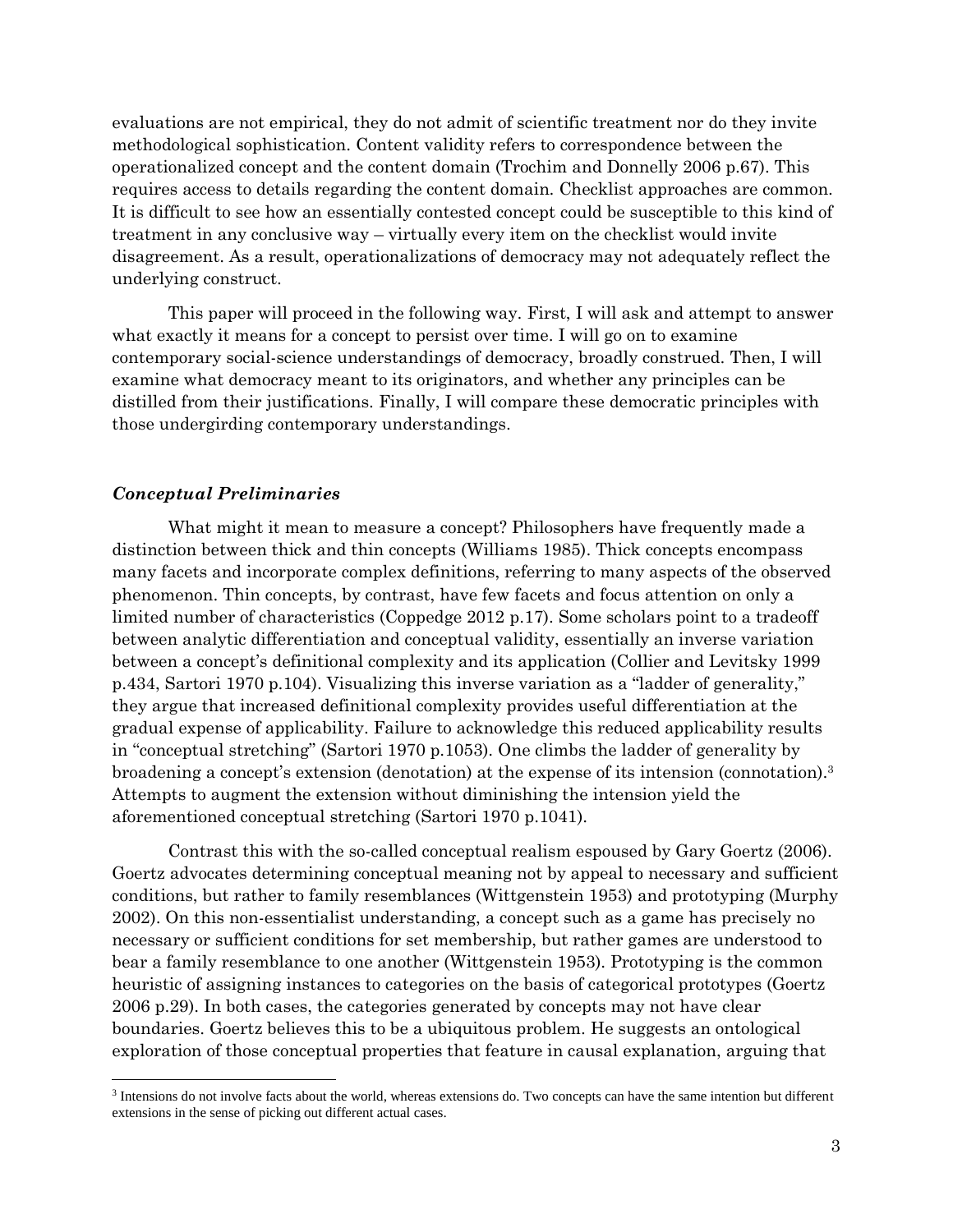while necessary and sufficient conceptual schema depend on the logical operator "AND," the family resemblances logic depends on the logical operator "OR" (Goertz 2006 p.40). Goertz further suggests that the choice of approach be "driven by the theory of the ontology of the phenomena concerned" (Goertz 2006 p.44).

It seems that in defining democracy theorists face a choice between conceptual logics – we can embrace either substitutability or sufficiency. This is to say that we can define our concepts in terms of necessary and sufficient conditions or family resemblances, but not both. We have reasons to expect that sufficiency will undercount democracy, while substitutability may overcount it (Goertz 2006 p.117). This is the familiar choice between Type I and Type II errors. Since democracy is a multidimensional concept, we also face a choice between merely measuring distinct dimensions and aggregating all of the dimensions into a single indicator. The dimensions thus aggregated by may be historically contingent, and more diverse samples over longer timeframes are likely to cause problems for thick concepts (Coppedge 2012, p.49). A solution may be to develop quantitative indicators of thick concepts, though this seems problematic for the reasons just discussed.

There are good reasons for believing that democracy may be an example of what philosophers have called an "essentially contested concept" (Gallie 1956, Collier et al. 2006). To use such a concept is to accept the inevitability of its contestation, and indeed to expect that one's own interpretation will be merely one among many. In short, the proper use of such concepts involves disputes as to their meaning. To qualify as an essentially contested concept (pace Gallie), such a concept must be appraisive, internally complex, variously describable and admitting of modification over time. Democracy clearly seems to meet these criteria, but this need not discourage us from investigating its substrates. It may be the case that while democracy is an essentially contested concept, the bases of its internal complexity are substantially more straightforward to define and measure.

As we saw above, conceptual engineering involves change to a concept. How much change does it take to change the topic? In other words, how much can a concept change before we must conclude that we are discussing an entirely new concept? To put it differently, "Revisionism may reach a point where it becomes more perspicacious to say that a concept has been abandoned, rather than revised" (Railton 1989 p.159). Philosophers have argued that topics are broader than particular sets of intensions and extensions, and that it is therefore possible to change intensions and extensions while still referring to the same topic (Cappelen 2018 p.101). The outer limit to this process is a change in intension or extension that materially *changes* the topic under discussion. The mere fact of incremental change does not prove that the topic has been changed, but the fact of disjoint extensions is not enough to show that the topic has been preserved (Cappelen 2018 p.191). On this understanding, I can slightly revise my research question: are ancient democrats and modern social scientists discussing the same topic? If so, then we have topic continuity across the centuries, but if not, we will have to stipulate that by democracy we mean something different (intension, extension or both) than was meant by its originators.

I wish to offer a concluding thought on the role of our intuitions in conceptual definition. It seems that we have intuitive convictions about the definition of democracy (the intension) and other intuitive convictions about the democratic status of particular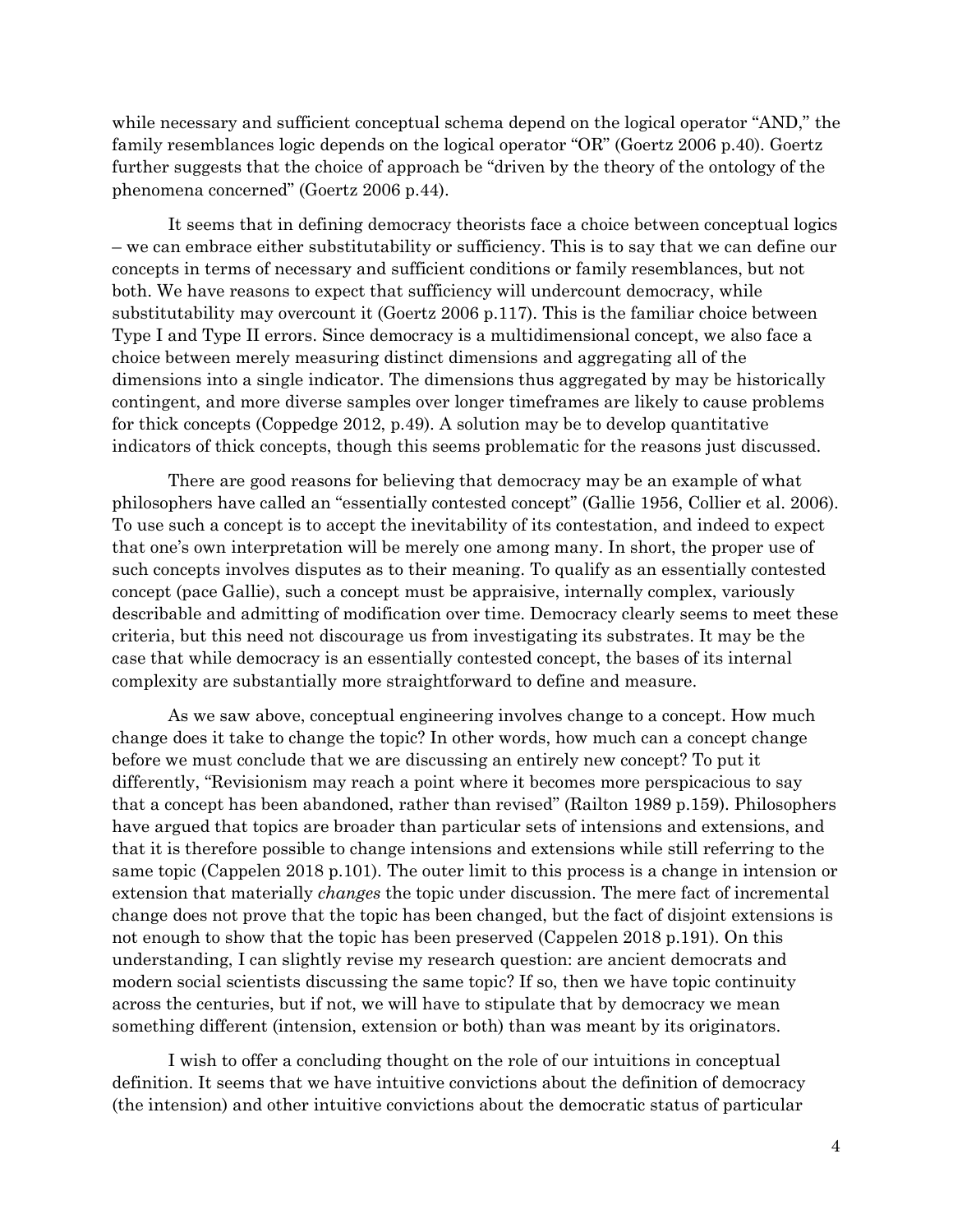countries (the extension). It seems further that these intuitions may sometimes be in conflict. Can we do anything more than choose which set of intuitions to privilege? It may be possible for us to harmonize these intuitions by "work[ing] from both ends" towards a reflective equilibrium (Rawls 1971, Goodman 1955). However, it is an open question whether the results of such a process can be called scientific.

#### *Modern Concepts of Democracy*

It is reasonable to propose the most minimal definition that classifies regimes appropriately (Ockham 1151). The economist Joseph Schumpeter proposed a particularly influential definition – that democracy "means only that the people have the opportunity of accepting or refusing the men who are to rule them" with "free competition among would-be leaders for the vote of the electorate" (Schumpeter 1942 pp.284-5). Calling this the "theory of competitive leadership," Schumpeter argues that it more adequately interprets the facts of the democratic process than any account in which the people actually govern themselves. It is worth noting that this definition is not as minimal as it might seem. To begin with, it posits two classes of agents—leaders and people. It also requires subsidiary definition of free competition, acceptance/refusal and the electorate. However, it serves as a starting point by focusing our attention on a single aspect of the democratic process (elections) to the exclusion of all others. This is to posit competitive elections as both a necessary and sufficient condition for democracy.

Another minimalist definition of democracy is offered by Adam Przeworski, who wishes to distinguish between regimes on the basis of competition (Przeworski 2000). He defines a democracy as "a regime in which those who govern are selected by contested elections" in both the executive and legislature. Genuine contestation consists of ex-ante uncertainty, ex-post irreversibility, alternation and repeatability. We are told that "governmental responsibility…to voters" is a defining feature (Przeworski 2000, p.21). Przeworski is evidently of two minds about this, because he also emphatically *rejects* notions of accountability: "the very notion of "responsiveness" or "accountability" is muddled, and…probably only some otherwise democratic governments are "accountable" in any intuitive sense of this term" (Przeworski 2000, p. 33). In this discussion, he makes a point to which we will have occasion to return, namely that "Whereas democracy is a system of political rights – these are definitional – it is not a system that necessarily furnishes the conditions for effective exercise of these rights" (Przeworski 2000, p.34). On this basis, he rejects definitions that involve notions of liberty, freedom or human rights. He ends by offering a very clear decision rule: "[d]emocracy is a system in which incumbents lose elections and leave office when the rules so dictate" (Przeworski 2000 p.54).

There is something to Przeworski's (and Schumpeter's) focus on contestation – in an earlier work Przeworski wrote that "democracy is a system in which parties lose elections" (Przeworski 1991 p.10). Electoral competition does seem to be a genuine feature of popular control, but it is easy to imagine scenarios of dramatically restricted suffrage (Ingham 2019b) that violate our democratic intuitions but pass muster under minimalist definitions. In addition, Przeworski's definition is susceptible to what we might call the "Botswana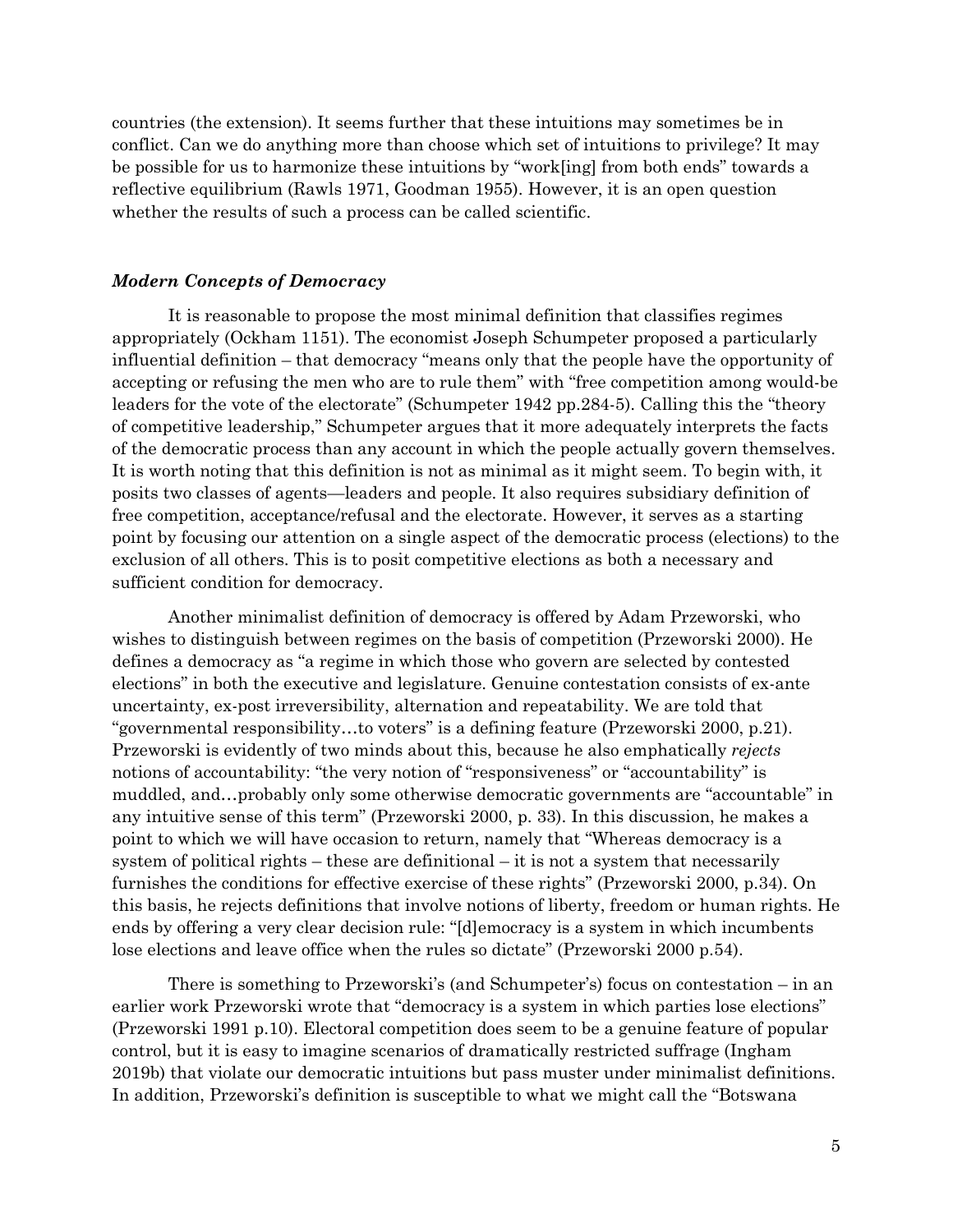problem," where a party has won every election since independence and we have no evidence that alternation, and thus genuine contestation, actually exists. Przeworski is frank about the choices involved – his binary measure forces a choice between Type I and Type II errors. Choosing the latter approach, he is also frank about the consequent inevitability of undercounting (Przeworski 2000 p.25). This provides compelling evidence that binary measures are unable to capture the full scope of a thick version of democracy.<sup>4</sup>

Collier and Adcock (1999) propose that dichotomies have traditionally been viewed as the lowest level of measurement, failing to utilize all the available information (Collier and Adcock 1999 p.538). In addition, they write that "in the face of changing social reality, shifting definitions of the subject matter, and evolving theoretical understanding and empirical knowledge, conceptualizations that initially serve to justify a dichotomy based on a particular cut point can subsequently break down (Collier and Adcock 1999, p.544). However, they believe that attempts at definitional standardization are misguided, emphasizing that scholars should instead acknowledge their conceptual schema as "real choices" (Collier and Adcock 1999 p.562).

Moving beyond minimalist definitions, others propose a "procedural minimum" definition of democracy as "fully contested elections with full suffrage and the absence of massive fraud, combined with effective guarantees of civil liberties, including freedom of speech, assembly, and association." (Collier and Levitsky 1997 p.433). Other conceptions abound. The influential political theorist Robert Dahl proposes a thicker concept called polyarchy, treating democracy itself as an unattainable idea (Dahl 1971). Dahl proposes two dimensions – contestation and inclusiveness – with eight institutional requirements: (1) universal franchise, (2) universal eligibility for public office, (3) competition for votes, (4) free and fair elections, (5) freedom of association, (6) freedom of expression, (7) freedom of information, and (8) some connection between preferences and outcomes (Dahl 1971). This is a significant departure from minimalism, and the concept is noticeably thicker. Indeed, Dahl's polyarchy has proved attractive to researchers, perhaps because it seems to be conceptually thick enough to satisfy our intuitions but thin enough to model quantitatively.

Dahl's polyarchy concept has been adopted by the popular Polity IV measure, which defines democracy as three "essential, interdependent" elements: "the presence of institutions and procedures through which **citizens can express effective preferences** about alternative policies and leaders…the existence of **institutionalized constraints on the exercise of power** by the executive…[and] the **guarantee of civil liberties** to all citizens in their daily lives and in acts of political participation." (Polity IV Manual 2017 p.14). However, the authors explicitly reject any "necessary condition" for characterizing a political system as a democracy (Polity IV Manual 2017 p.15). Polity IV does not take legislative elections into account, nor does it consider alternation in power.

Implementing this definition leads to some oddities. The United States scored a 9 on Polity IV's democracy measure as early as 1809, and achieved a perfect 10 democracy

<sup>4</sup> "…dichotomizing is radical surgery. It amputates every dimension below the cutoff and tosses all that information into a residual bin labeled "nondemocracy." If this information is truly not worth knowing, such radical surgery can be justified - for example, if it is the only way to salvage a viable indicator. But if there is serious doubt about where to cut, caution is advised" (Coppedge 2012 p.57)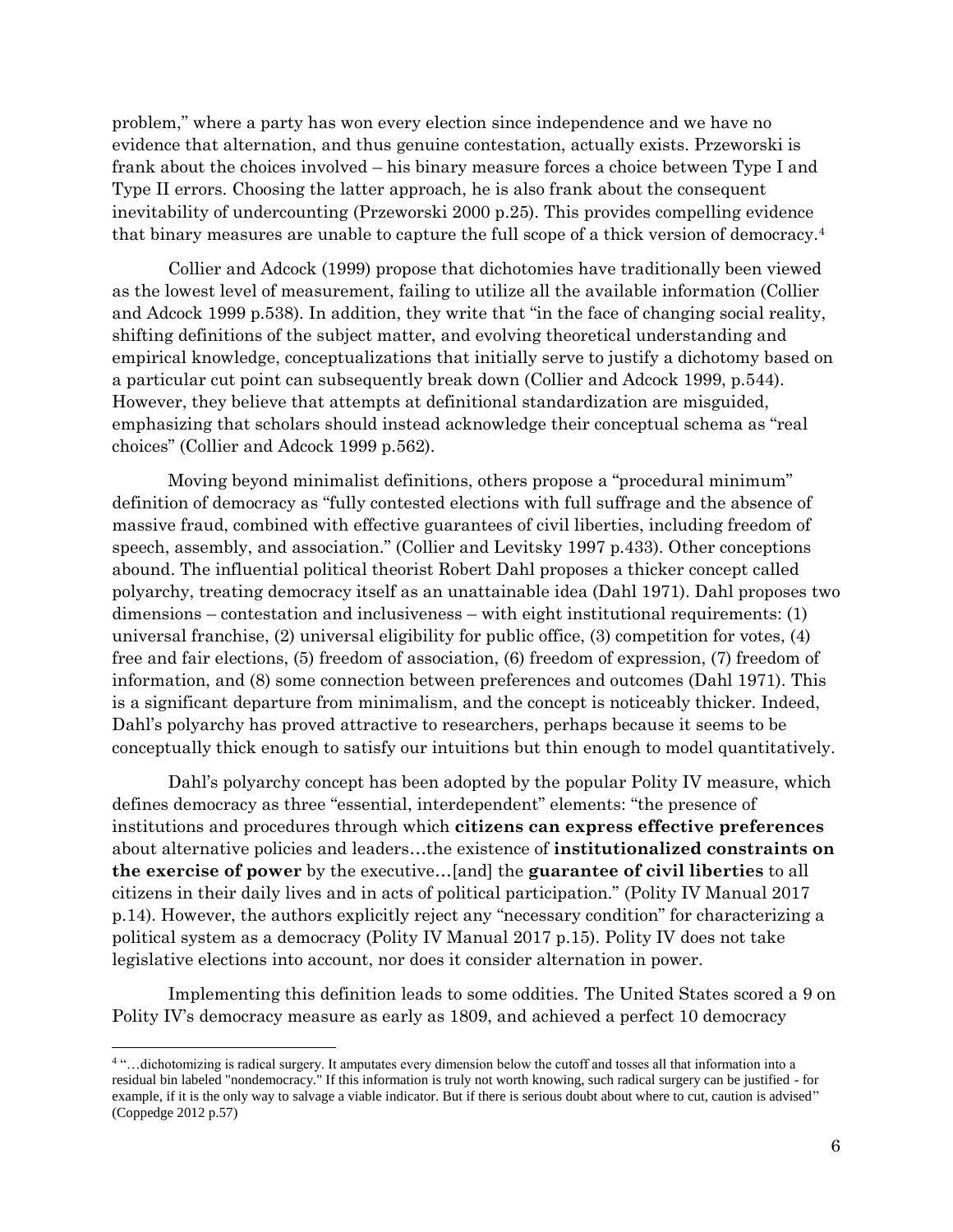("DEMOC") score between 1845 to 1849, despite the fact that 13% of Americans were owned by other Americans (1850 census). Consider also that the Bill of Rights had not yet been incorporated into state law (13th Amendment, 1865), and that many of the more fecund sources of civil rights, such as the due process clause of the 14th Amendment, had not yet been drafted or ratified (1868).



# **USA DEMOC Score by Year**

A century later, between 1966 and 1973, the US dropped to a DEMOC score of 8, making the country less democratic than it had been in 1845. After reverting to 10 in the interim, from 2016-2017, the United States dropped to an 8 once again.<sup>6</sup>

Two points are evident from this cursory examination. First, Polity IV appears to be grappling with a democratic Flynn effect. Since peaking at 10 in 1845, the United States has unambiguously experienced a sustained increase in the three component measures that make up the democracy score. Citizens seem to be expressing preferences concerning policies and leaders more effectively, institutionalized constraints on executive power appear to be more robust, and civil liberties appear to be more effectively protected. During the period of the greatest actual erosion of executive constraint, from 1933 to 1955, the United States' DEMOC score remains at 10.

A global view reveals additional features. We can clearly see the stresses imposed on nascent democracies by the Napoleonic Wars, the Great War, and the Second World War. In the very long run, the DEMOC measure appears to be nearly static, but this is an artifact of the continuous entry of new, fragile states into the world system. When we examine the last 50 years, we find a more dramatic increase, again leavened by the creation of new states, particularly circa 1991.

 $\overline{\phantom{a}}$ 

5

<sup>5</sup> All charts were prepared by the author using R.

<sup>&</sup>lt;sup>6</sup> It is worth noting that in both 1968 and 2016 the US Presidential election was won by a right-wing candidate particularly odious to academics.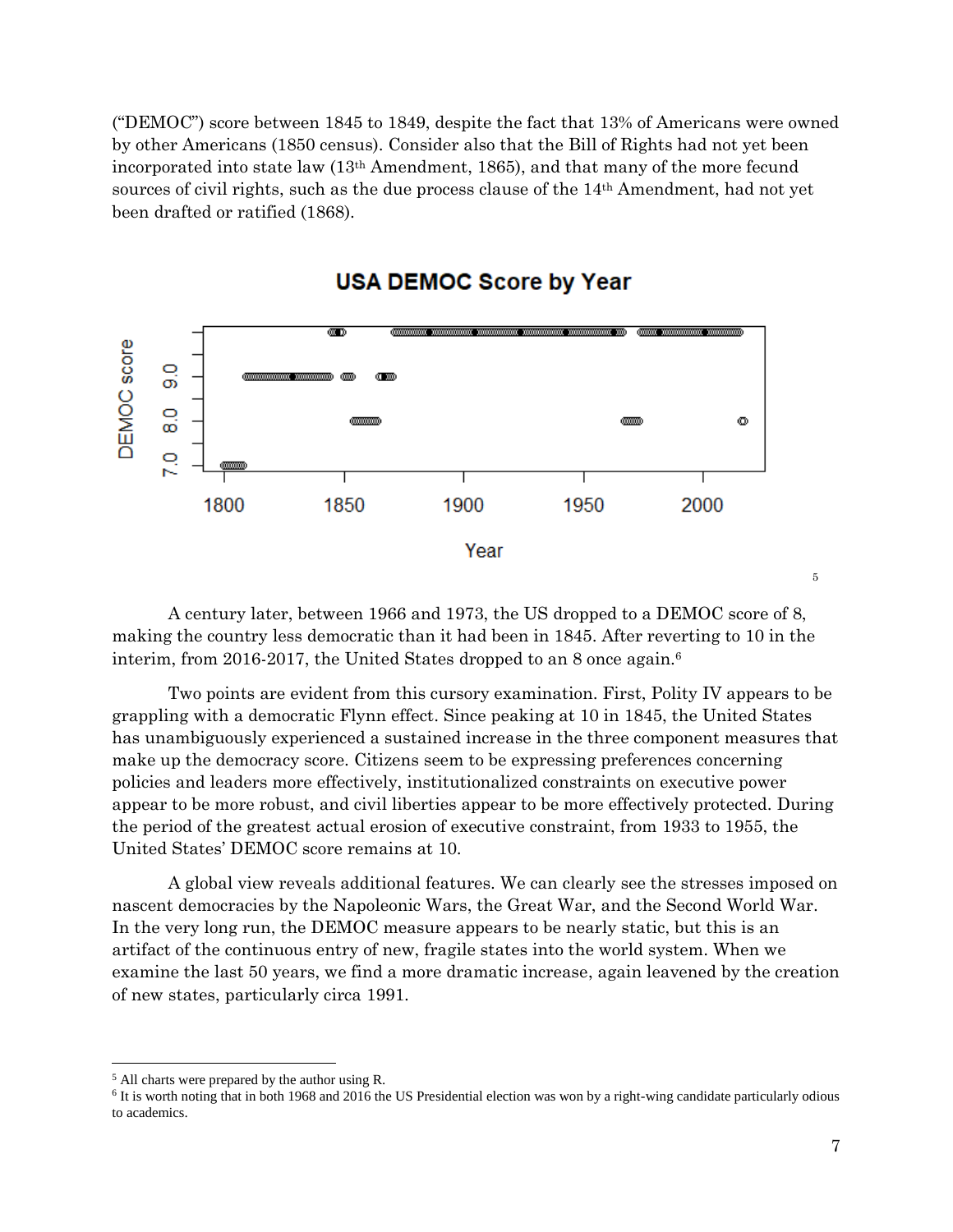# **GLOBAL DEMOC Score by Year**



While progress might lead us to expect democracy scores to rise over time, we should not expect this process to have a ceiling. As of 2016, 34 of 116 countries (20%) have already reached a 10 DEMOC score and a 0 AUTOC score, which indicates that these states could not better realize the ideal of democracy – a curious result given our knowledge of history (Wiens 2019). Analysis of the data suggests that application of democratic principles is highly variable and subject to dramatic change over time. Polity IV appears to be useful in clear-cut cases but makes weak identifications in the middle range. It also seems curious that the authors would embrace Dahl's polyarchy measure given his definition of democracy as an unattainable ideal. Finally, scaled index measures do not seem particularly wellsuited to capturing the concept of democracy, because they imply a ceiling (or floor) that may be exceeded in time.

The Varieties of Democracy (V-Dem) project identifies seven different ways of understanding democracy as "rule by the people": methods that are variously **electoral, liberal, participatory, deliberative, egalitarian, majoritarian and consensual** (V-Dem Manual p.4). The authors provide separate indices for the first five measures, and they use additive and multiplicative aggregation formulae to construct a "polyarchy" score. Also inspired by Robert Dahl's polyarchy concept, V-Dem attempts to allow for "(partial) "compensation" in one sub-component for lack of polyarchy in the others, but also [to] punish…countries not strong in one sub-component according to the "weakest link" argument" (V-Dem Manual p.7). The authors are explicit that the decision to use additive and multiplicative terms is arbitrary.

Electoral Democracy (polyarchy)  $=$ 

 $1*$  elected executive +  $.1*$  clean elections

 $+$ .1\* freedom of expression  $+$ .1\* freedom of association

+ .1\*suffrage + .5\*elected executive \* clean elections

\* freedom of expression \* freedom of association \* suffrage.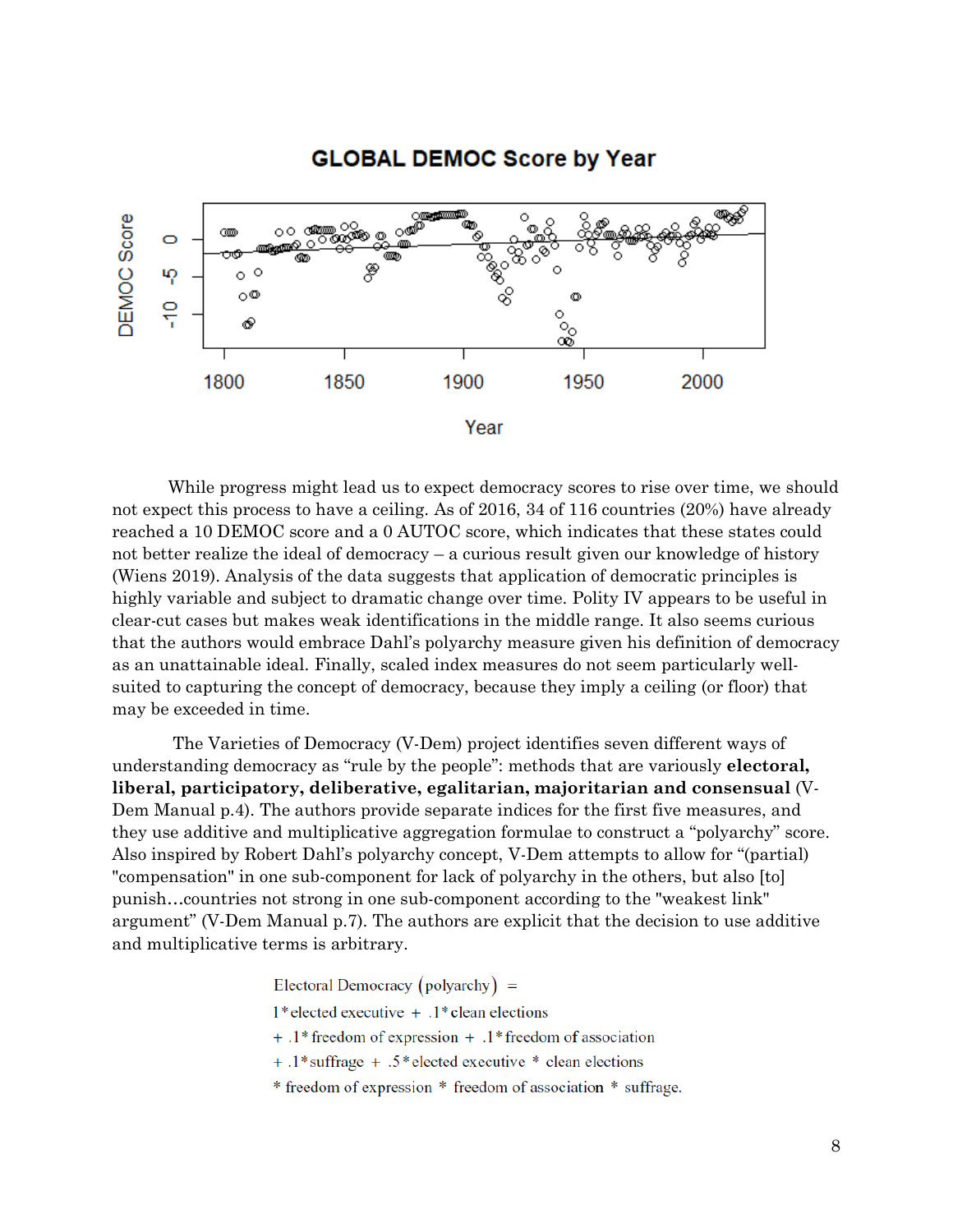Electoral democracy is primary, as the authors argue that "there can be no democracy without elections" (Coppedge 2015 p.586). To model this primacy, they blend electoral democracy into the scores for the other four measures. The underlying rationale is that "equal weighting of the additive terms and the multiplicative term in order to respect both the Sartorian necessary conditions logic and a family resemblance logic" (V-Dem Manual p.8). As we have seen, it is not clear that V-Dem can have it both ways on this particular point.



## **Global V-Dem Polyarchy Score by Year**

The V-Dem project inevitably makes normative choices in their index construction. For instance, the participatory element score is higher in jurisdictions that practice government by popular referendum, such as Switzerland and Uruguay. (Coppedge 2015 p.585). This raises an interesting tension with their decision to privilege the electoral measure – a country that practiced genuine direct democracy (to the exclusion of elected representatives) would actually see its score fall. Another tension is the establishment of elections as a necessary condition. Other indices also adopt this approach, notably The Economist Intelligence Unit, which argues that "measures of democracy that reflect [only] the state of political freedoms and civil liberties are not thick enough." Arguing that political participation and minimally-functional governance are not taken into account by existing indices, they propose a five-category index including pluralism, civil liberties, functional governance, political participation and political culture (The Economist Intelligence Unit p.53). Perhaps most notable is their ultimately instrumental definition – they construe democracy as "a set of practices and principles that institutionalize, and thereby, ultimately, protect freedom. (The Economist Intelligence Unit 2016 p.51)

It may seem that these indices lack only the kitchen sink. Indeed, as Adam Przeworski has observed, "Almost all normatively desirable aspects of political life, and sometimes even of social and economic life, are credited as definitional features of democracy" (Przeworski 2000 p.14). He further observed that whichever measure we choose, the classification results of contemporary states are strikingly similar, with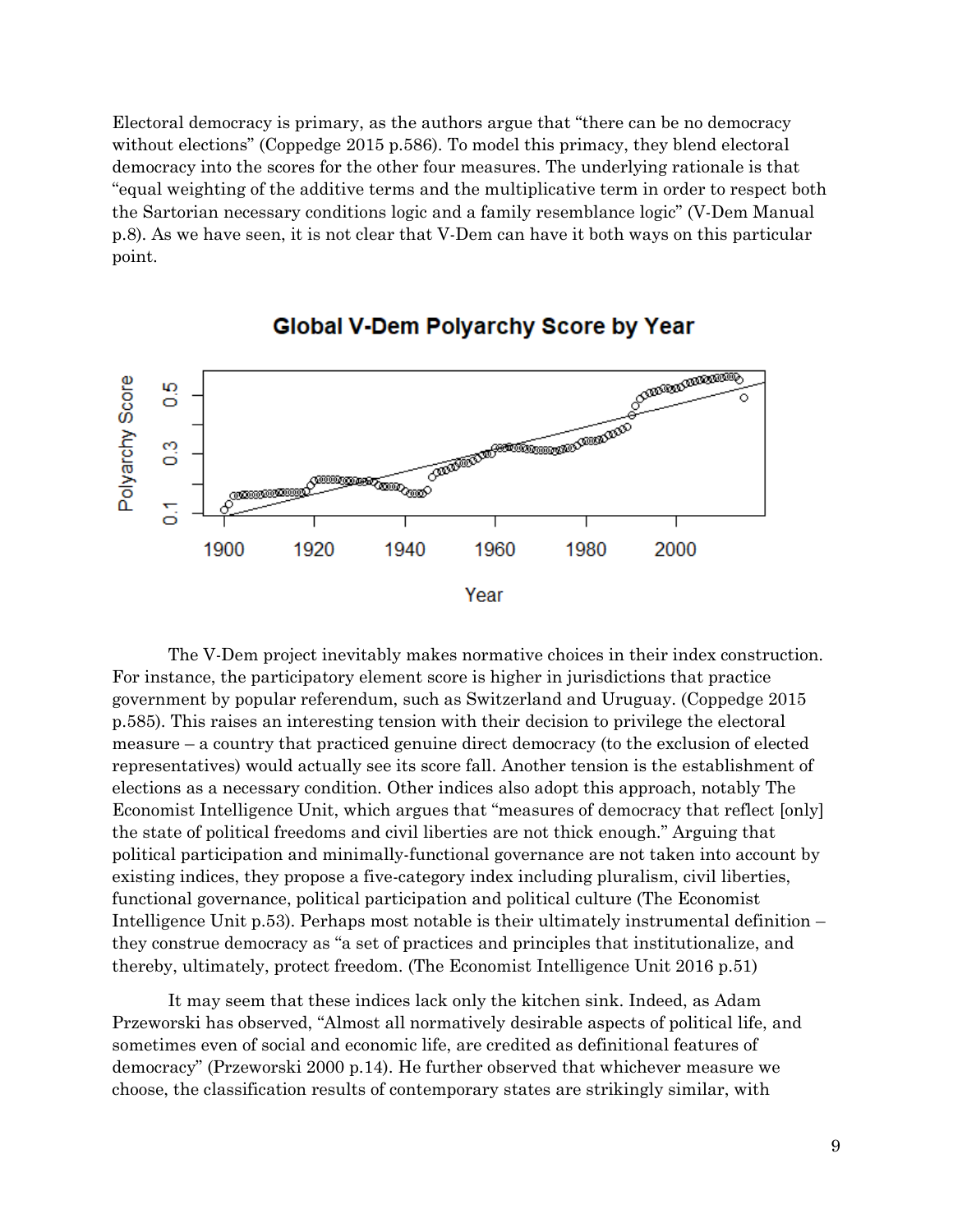correlations higher than 90% (Przeworski 2000, p.56). This should give us hope, as correlation across separate indices may imply the existence of a strong underlying concept. It is important to keep in mind that the choice of dichotomous or multidimensional measure is fundamentally arbitrary, guided by our desired use of the concept (see Collier and Adcock 1999). Some scholars argue that the indicators currently available capture only a thin version of democracy (c.f. Coppedge 2012).

A notable flaw in these indices is the use of fundamentally arbitrary aggregation procedures. While I am instinctively sympathetic to the features included, purely numerical aggregation mechanisms miss something crucial about the interaction of the constituent elements. Goertz criticizes Polity IV and similar measures for defining democracy in terms of the polity concept (which involves necessary and sufficient conditions) but defining their operationalization in additive or "family resemblance" terms (Goertz 2006 p.97). He labels this type of error "concept-measure inconsistency," and argues that it is particularly common in the case of democracy, an "undertheorized concept." Goertz contrasts "classical" conceptual logics based on the logical operator "AND," with family resemblance logics based on the logical operator "OR" (Goertz 2006 p.105). He argues that the logical form of our aggregation should correspond to the logical form of the concept, and that this is largely not done at present: "While the necessary and sufficient conditions perspective has dominated the concept side of things an implicit family resemblance strategy has guided most quantitative measure construction"<sup>7</sup> (Goertz 2006 p.126).

As an alternative, it seems intuitively sensible that we should organize these elements vertically on the basis of their level of abstraction, and determine how the component parts relate to one another, as well as to the conceptual whole (Munck 2009 p.21). Subordinating less-abstract attributes to those at a higher level of abstraction concretizes these higher-level attributes, and indicators should be selected at the lowest possible level of generality (Munck 2009 p.24). On this view, conceptual aggregation would only be permissible in cases where "the disaggregate scores, taken by themselves, are parts of a whole and that their meaning is understood only when the parts are considered in context" (Munck 2009 p.31). One implication here might be that democracy itself is a relative value, requiring our analysis to go beyond democracy (Munck 2009 p.120). This is potentially contentious. By acknowledging values other than democracy, we implicitly undercut the normative assumption that more democracy is always better, and we will have to justify democracy "in relation to other political values" (Munck 2009 p.128).

#### *Ancient Concepts of Democracy*

 $\overline{\phantom{a}}$ 

Democratic government was pioneered in Greece twenty-five centuries ago, and representative democracy was introduced in Western Europe and North America slightly more than two centuries ago. However, there is a lacuna of eighteen centuries between the last uses of democracy in the ancient world and its emergence in what we might call the

 $^7$  This is said to be traceable back to "what Ragin (2000) calls the ceiling effect of necessary conditions. This effect reduces average values as well as the variance, along with producing heteroskedasticity" (Goertz 2006 p.126). The reference is to Ragin, C. "Fuzzy Set Social Science". Chicago: University of Chicago Press (2000).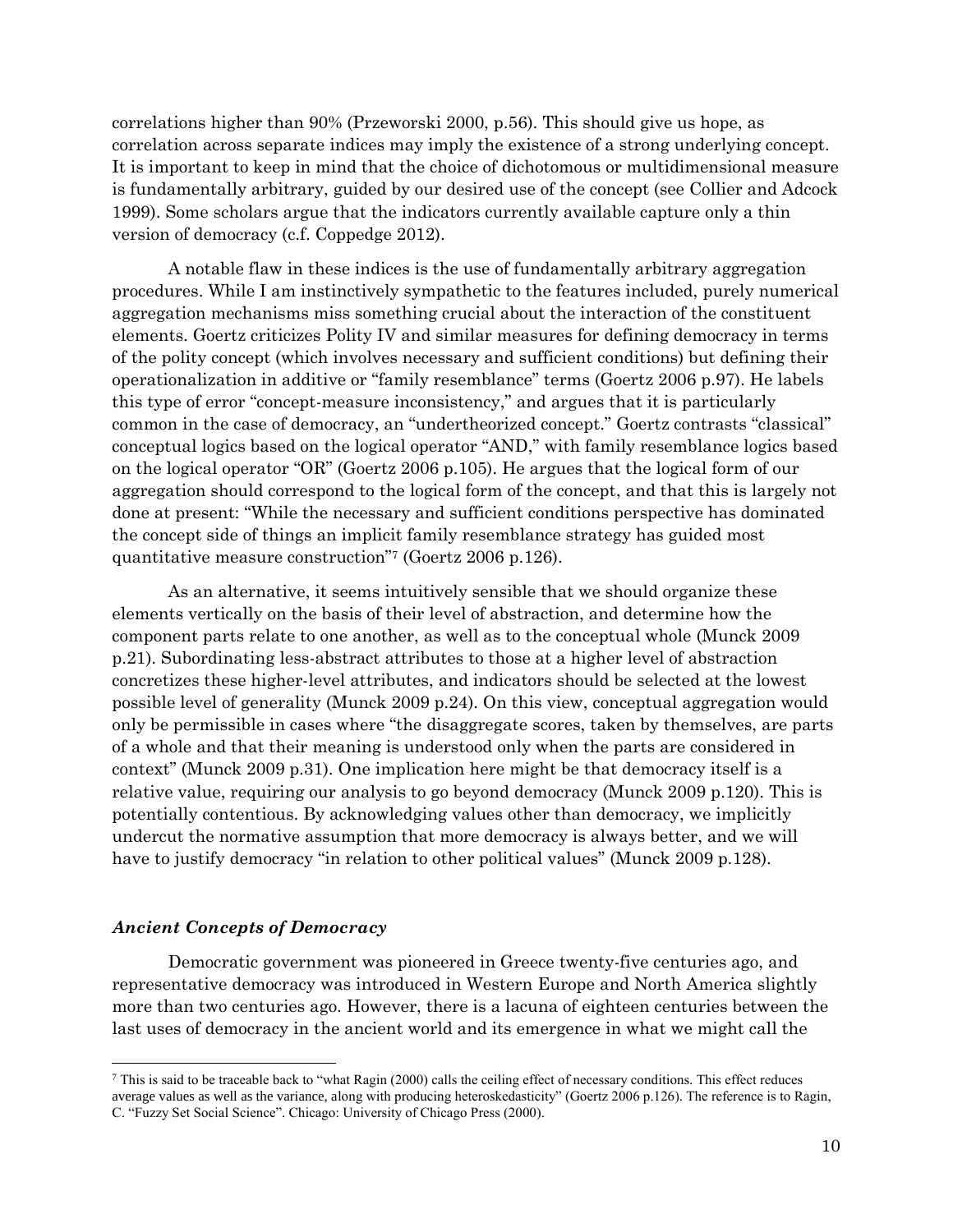modern era. This gap in our data is difficult to explain, and makes it rather challenging to generalize across the centuries. However, following our discussion of topic continuity above, it seems clear that despite the absence of the thing itself (democratic regimes), the *concept* of democracy has existed consistently since its first recorded use in the 6th century BCE. Full exploration of the concept's evolution in the interim is beyond our purposes here, but suffice it to say that democracy tended to be defined by its critics – identified with chaos and mob rule. The legacy of this conceptual redefinition is clear from the minutes of the US Constitutional Convention, which record great apprehension regarding the possibility of anything remotely resembling "democracy" (Farrand 1911).

To its originators in classical Greece, the term *demokratia<sup>8</sup>* meant that the *demos*, or people, had *kratos*, power (Ober 2007). But who comprised the *demos*, and over what did they have power? The *demos* was the citizen body of Athens, consisting initially of aristocrats plus those landowners who could outfit themselves in the armor of a *hoplite,* and later incorporating those propertyless *thetes* who rowed in the Athenian navy. Women and slaves were excluded. The question of *kratos* is more vexing. Scholars suggest that this power referred to "the capacity to do things" rather than to majority rule (Ober 2007). There appear to be sound terminological grounds for rejecting a political interpretation of *demokratia* in favor of one associated with capacity. But precisely *whose* capacity remains difficult. The best definition available seems to be that *demokratia* "is the collective capacity of a public to make good things happen in the public realm" (Ober 2007).

It is difficult to separate this discussion from the political history of Athens in the  $6<sup>th</sup>$ and  $5<sup>th</sup>$  century BCE, which is far beyond our scope.<sup>9</sup> It will be sufficient for our purposes to note a few broad outlines. Athens had traditionally been ruled by kings in cooperation with an aristocratic council. As Athens prospered it began to absorb outlying villages and hamlets, eventually occupying the whole peninsula of Attica. Absorbing these additional elements put significant pressure on the existing Athenian political arrangements. Simultaneously, changes in the nature of warfare required Athenian aristocrats to enlist the class of small landholders just below them. These men, who could afford the armor and weapons of a *hoplite*, now counted politically and had to be catered to (Finley 1983). The reforms eventually engineered by an aristocrat named Solon (c. 638 – c. 558 BC) enfranchised both these small landholders (*zeugitae*) and the class just below them (*thetes*). Both would henceforth be permitted to vote in the assembly and *zeugitae* would be permitted to hold minor government offices (Fine 1983).

In the short run, these arrangements did not relieve Athens of political strife (*stasis*). The aristocrat Peisistratos (d. 528/7) disrupted Solon's constitution in 541 BCE by assuming sole authority in the state, and passed power to his sons Hippias and Hipparchus in 528. They ruled poorly, and Hipparchus was assassinated in 514. A drinking song recorded from the period praises the tyrannicides for restoring something called *isonomia<sup>10</sup>* (Ostwald 1969 p.96)*.* The prefix *iso* means "equal," and *nomia* means "law" or "custom".

<sup>8</sup> δημοκρατία

<sup>9</sup> The interested reader should consult Kagan, Donald. *Pericles of Athens and the Birth of Democracy.* New York: The Free Press (1991) or Finley, Moses. *Politics in the Ancient World.* Oxford University Press (1983).

<sup>&</sup>lt;sup>10</sup> ισονομία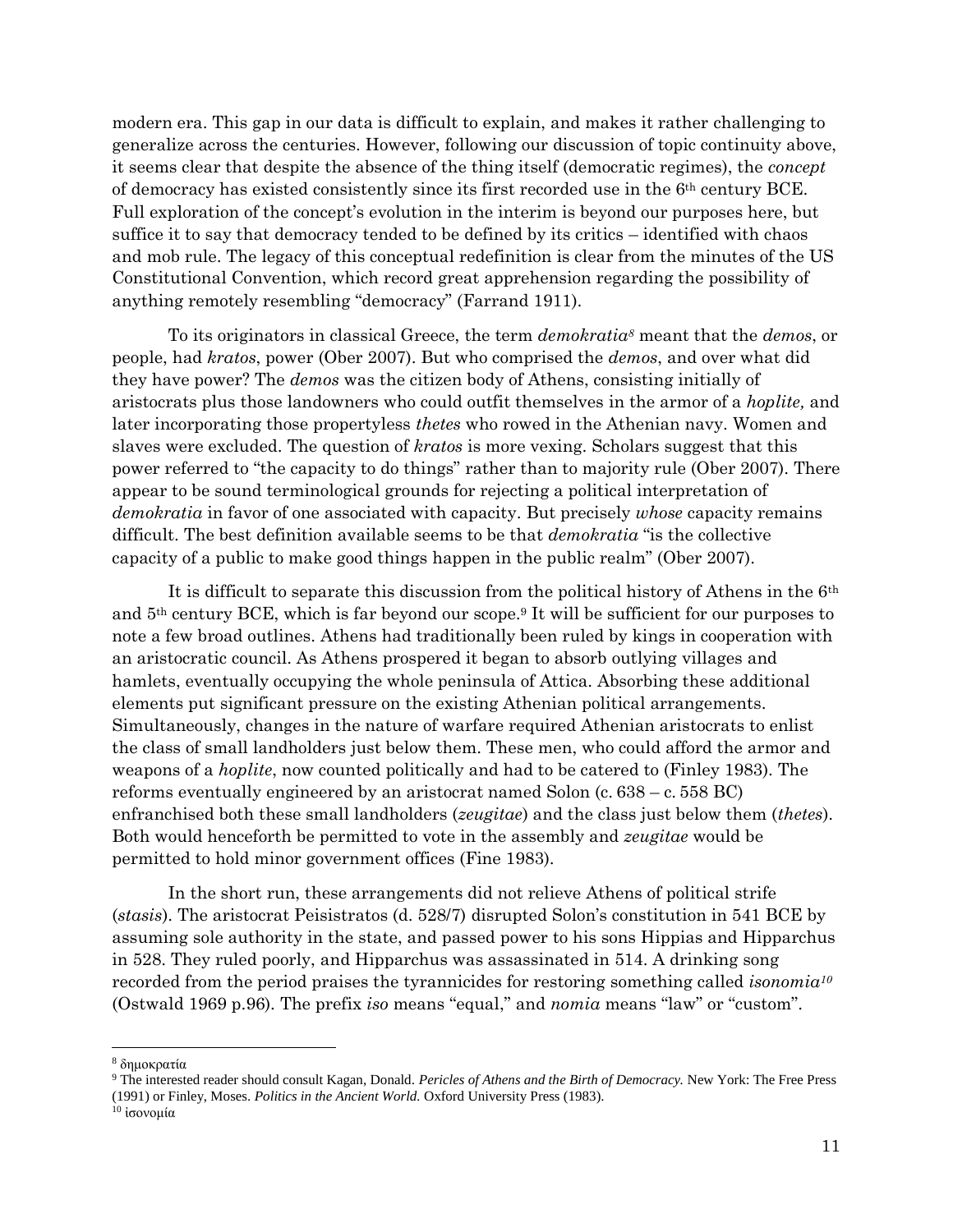*Nomia* as written law was a fairly recent innovation in this period, having replaced *themis*, or divinely ordained law ("that which has been put in place") only in the preceding century. *Isonomia* is cited by other slightly later writers, notably Herodotus, who uses it to refer both to democracy and to constitutional government (Herodotus 440 BCE 3.142, 3.80, 6.83). Another early writer uses it in a quasi-medical sense, to refer to a balance among two opposites (Ostwald 1969 p.103). Thucydides opposes it to oligarchy rather than tyranny, but in a revealing contrast with Herodotus he appears to be referring only to equality among aristocrats (Thucydides 410 BCE, 3.62.3, 4.78.3).

*Isonomia* appears to mean something like "political equality" or "equality before the law". This political equality may have originally been restricted to aristocrats, but as the *zeugitae* and *thetes* became essential to Athens' military survival, they were admitted to political equality in turn (Finley 1983). This distinction explains why *isonomia* often accompanies *demokratia* but is not a synonym for it. We can imagine an aristocracy seething under 30 years of tyranny and demanding a return to the *isonomia* that their fathers had established. However, history encompasses many ironies. The struggle for primacy among aristocrats resumed after the expulsion of the tyrants, and an aristocrat called Isagoras<sup>11</sup> was elected to high political office with the intention of (re)establishing a governing aristocratic council. His opponent Cleisthenes then "took the people into his faction," (Herodotus 440 BCE 6.131), using as his slogan the very *isonomia* that had heretofore connoted *aristocratic* parity. Isagoras called in outside powers, who occupied Athens and forcibly installed an aristocratic council, but a popular movement with Cleisthenes at its head defeated Isagoras and his foreign supporters. Invocation of *isonomia*  had caused the *zeugetai* and *thetes* to rise in revolution, something they had never attempted against Peisistratos or his predecessors.

A related term, *isokratia12*, gained currency at the same time. Its first use is attested in Herodotus as a description of particular features of the Spartan and Corinthian constitutions, as well as Cleisthenes' reforms in Athens (Herodotus 440 BCE 4.26.2, 5.92.1). As we saw, *iso* means roughly "equal" and *kratos* is the root of "power". However, the word appears to have been used in an extremely specific way, to refer to the process of bicameral legislation (Ostwald 2009). Specifically, it referred to the preparation of probouleutic measures by a policymaking body and its ratification by a separate, larger and more representative body. This "checks and balances" procedure arose independently in several Greek *poleis* at the end of the sixth century BCE. It is thus not an exclusive attribute of *demokratia*, but a necessary condition for the kind of popular control that Cleisthenes was trying to establish. In the process of his democratic reforms, Cleisthenes provided for the creation of a legislative council (*boule*) that would prepare legislation for the larger assembly.

A third concept, *isegoria13*, referred broadly to the concept of "free speech" or "equal right of speech" (Nakategawa 1988). At its narrowest, *isegoria* referred specifically to a citizen's right to speak in the assembly. The first recorded use of this word is as a term of

 $\overline{\phantom{a}}$ 

<sup>&</sup>lt;sup>11</sup> The name itself is significant  $-$  Isagoras connotes something like "equal public speech".

<sup>12</sup> ἰσοκρατία

<sup>13</sup> ἰσηγορία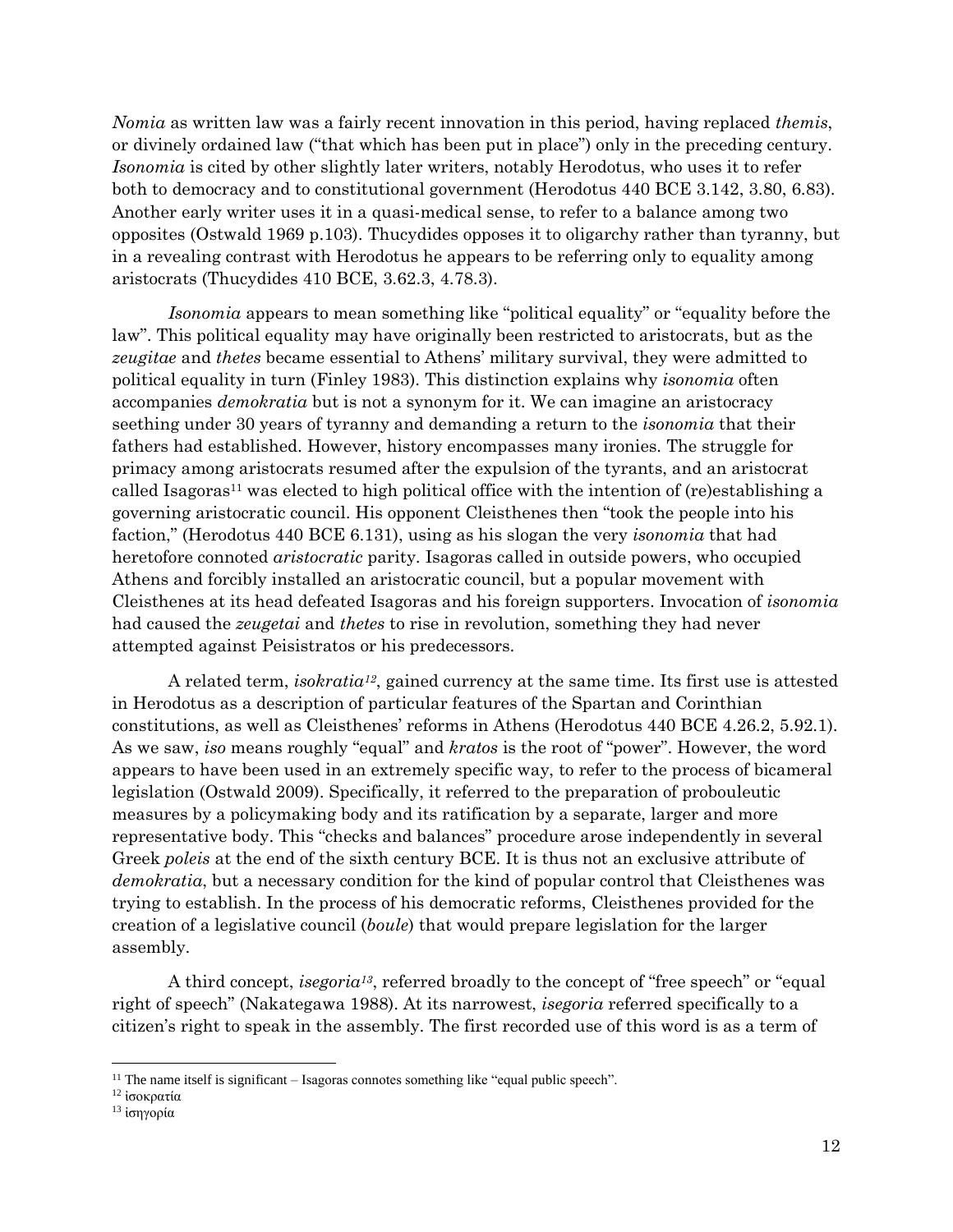abuse, by a writer criticizing impertinence induced by the public guarantee of free speech to slaves and foreigners in Athens (Old Oligarch 424 BCE). Like *isonomia*, the evolution of *isegoria* was from an elite to a popular concept. Solon may have introduced the procedure, but it seems more likely that Cleisthenes' reforms opened public speech from aristocrats to the whole population (Lewis 1971). Herodotus' use of the term shows a broader conception than mere speech in the assembly:

"Athens now became strong and great. So it is proved…that *isegoria* is a valuable quality. Athenians had had no better ability of war under tyrants' rule than any of their neighbors; but, once set free from it, they became by far the strongest of all…[I]n liberty (*eleutheria*) each of them worked willingly for himself, in contrast with having intentionally acted the coward in the forced labor for a tyrant" (Herodotus 5.78)

Scholars suggest that *isegoria* was originally interpreted as equally rewarding service to the *polis*, rather than equality *tout court* (Nakategawa 1988). This allowed for increased speech for aristocrats, whose contributions were deemed to be greater. A gradual expansion ensued as visible contributions to the polis began to proliferate, with the result that a privilege that had once been notional became actual.

Two final concepts, *autonomia<sup>14</sup>* and *eleutheria15*, played a vital role in the Athenian understanding of democracy. We have so far discussed concepts that we might associate with "equality," broadly construed. *Autonomia* and *eleutheria* are by contrast closely concerned with liberty. Shortly after the reforms of Cleisthenes, and against great odds, Athens defeated a large Persian invasion force and played an instrumental part in freeing Greece from foreign oppression. Athens then formed a league of allies to guarantee the *autonomia* of the Greek *poleis* (Diodorus Siculus 15.28.4). *Autonomia* seems to refer to negative liberty at the level of the *polis*, and peace treaties of the period make frequent reference to preservation of the *autonomia* of third parties.

The principal contrast of *eleutheros*, a free man, was *doulos*, a slave. However, the term seems to have been incorporated into a rapidly differentiated 6th century political vocabulary. *Eleutheria* denoted liberty, freedom to participate in political life and freedom from political oppression by the state or other citizens<sup>16</sup> (Hansen 1989). Thucydides records Pericles declaiming that "Freedom (*eleutheros*) is the hallmark of our public life…The freedom we enjoy in our government extends also to our ordinary life. There, far from exercising a jealous surveillance over each other, we do not feel called upon to be angry with our neighbor for doing what he likes..." (Thucydides 2.35). Aristotle wrote that "there are two things that are thought to be defining features of *demokratia*, the sovereignty of the majority and *eleutheria*; for justice is supposed to be equality (*ison*), and equality the sovereignty of whatever may have been decided by the multitude, and *eleutheria* doing just

<sup>14</sup> αὐτονομία

<sup>15</sup> ἐλευθερία

<sup>16</sup> Isaiah Berlin argued extensively (if perhaps not perfectly consistently) that *eleutheria* had no connotations beyond the political sphere (Berlin, Isaiah. Two Concepts of Liberty (1958)). I disagree, but lack the space to press the point here.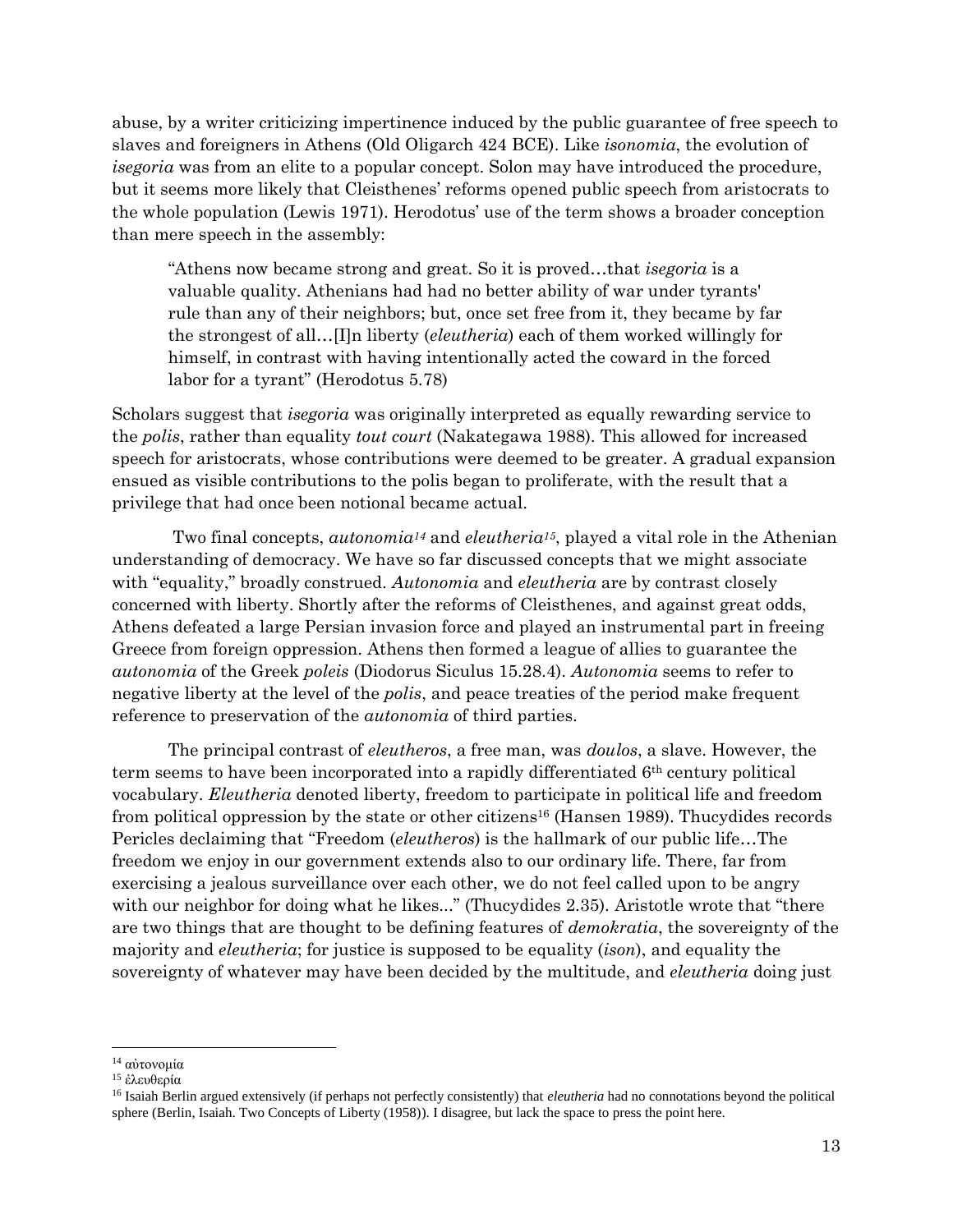what one likes" (Aristotle, *Politics* 1310a). Finally, we saw above that Herodotus contrasts the Athenian people's *eleutheria* with their servile condition under the tyrants.

In summary, the Greek understanding of *demokratia* was based on notions of equality and liberty. Equality was understood to mean equality before the law, procedural checks and balances, separation of powers, and an equal right of private and public speech, particularly in the assembly. Liberty was understood to mean freedom to participate fully in political life and freedom from political oppression by the state or by individuals.

It is important to bear in mind that many Greeks of the period would not have seen *demokratia* as the fullest realization of these principles. Indeed, some conservative orators opined that their contemporaries had interpreted *isegoria* as equality among unequals and *eleutheria* as license and lawlessness (Isocrates, *Areopagitikos*, 7.20). Indeed, we observe democracy emerging out of a predemocratic milieu in many Greek city states. Sparta (for instance) ruled over a subject population of disenfranchised serfs, but Spartan citizens referred to one another as *homoi*, or "similar". Norms in favor of direct participation in politics and against monopolies of power spread across the Greek world. It was only certain *poleis* (Athens among them) that these norms coalesced into a *demokratia*, but these principles were vital preconditions for its emergence.

## Ancient

Equality (isonomia, isegoria, isokratia)

- Before the law
- In the assembly
- Free non-political speech
- Separation of powers
- Checks and balances

#### Liberty (eleutheria, autonomia)

- Participation in government
- Freedom from state oppression
- Freedom from private oppression

## Modern

### Elections

- Elections only (Przeworski)
- Elections & leader competition (Schumpeter)

## **Procedural Minimum**

Elections, full suffrage, no massive fraud, ٠ freedom of speech, assembly and association (Collier and Levitsky)

## Polyarchy

- Contestation and inclusiveness (Dahl)
- Effective preferences, institutional constraints and civil liberties (Polity IV)
- $\bullet$ Rule by the people: electoral, liberal, participatory, deliberative, egalitarian, majoritarian and consensual (V-Dem)

## *Discussion and Conclusions*

We immediately observe substantial overlap among conceptual attributes of democracy, but also some significant differences. The most obvious difference is perhaps the easiest to deal with: modern writers put a great deal of stress on the selection of leaders by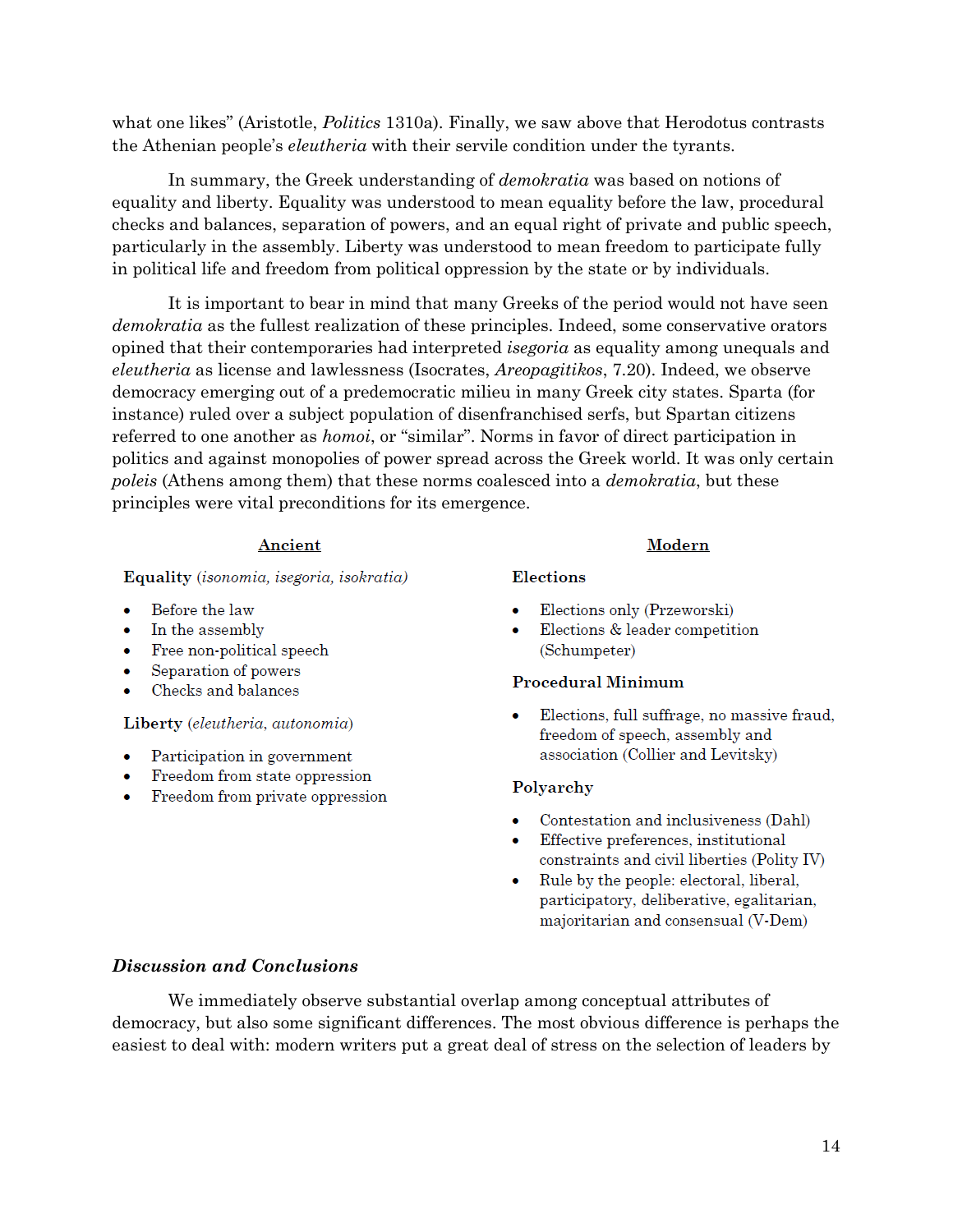election17, whereas Athenian democracy was direct and personal. Much is made of this distinction, but it is something of a chimera. To begin with, it is often claimed that representation was completely unknown among the ancient Greeks (c.f. Manin 2002). This is incorrect, for several reasons. Greek *poleis* frequently nominated and empowered ambassadors to negotiate treaties; they also delegated (some) sovereignty upwards to religious and political leagues (*symmachiae*) which were governed by councils of representatives. Finally, the centerpieces of Greek cultural life – the religious and cultural festivals sponsored by shrines such as Delphi – were also organized by representatives from the various *poleis* involved. Next, it is also often claimed that representation is the *sine qua non* of modern democracy. It was not understood this way by its innovators, but was rather seen as a practical mechanism to circumvent two related problems – the vast size of modern mass publics and the low level of political efficacy widespread among them (Manin 2002). Both of these problems have been substantially ameliorated by technological development. This is all to say that the distinction between direct and representative democracy is a matter of mechanism, not substance. It is legally all one whether I act personally or direct my representative to act on my behalf. We should not let the specter of potential principalagent problems distract us from the broad similarities between personal and representative mechanisms.

The extent of the franchise is also less pressing than it appears. The "full suffrage" embraced by moderns excludes children, criminals and immigrants. This may appear insufferably restrictive to future ages. In 5th-century BCE Athens, women and slaves were denied the right to vote. However, the suffrage experienced by citizens was substantially fuller and more profound than the suffrage on offer in modern states, in the sense that personal participation in politics gave each actor a profound stake in the consequences of collective decisions (Hansen 1989). Rather than seeing ourselves at the morally satisfying "full suffrage" end of the spectrum, I argue that our own age has significantly "fuller suffrage" than ancient Athens, but that both we and they may seem like barbarians to future ages for denying the participatory political rights of animals or the unborn. In addition, the content of that suffrage was much more meaningful to an Athenian citizen than it is to a contemporary American or European.<sup>18</sup> Przeworski is correct to assert that by defining democracy as a *summum bonum* we tend to associate all good things with its definition. Full suffrage is an inarguably good thing, but it is not a core element of the concept of democracy as it has been understood over time. Broad suffrage, however, may be essential.

The Polity IV criteria of effective preferences, institutional constraints and civil liberties bear a remarkable resemblance to the Greek trifecta of *isonomia*, *isegoria* and *isokratia*. Leaving aside the electoral criterion, even V-Dem's more complex measures seem to track the *iso-*compounds and *eleutheria*. This provides an answer to the question with which I began: it seems that ancient and modern democrats are genuinely discussing the same topic. The topic appears to be the processual requirements for a state to reliably

 $\overline{\phantom{a}}$ 

 $17$  But consider V-Dem's efforts to rank government by popular referendum as more democratic – this would be a modern endorsement of direct democracy were it not paired (incoherently) with a blended elections measure.

<sup>&</sup>lt;sup>18</sup> I hope to develop this point more fully in future work.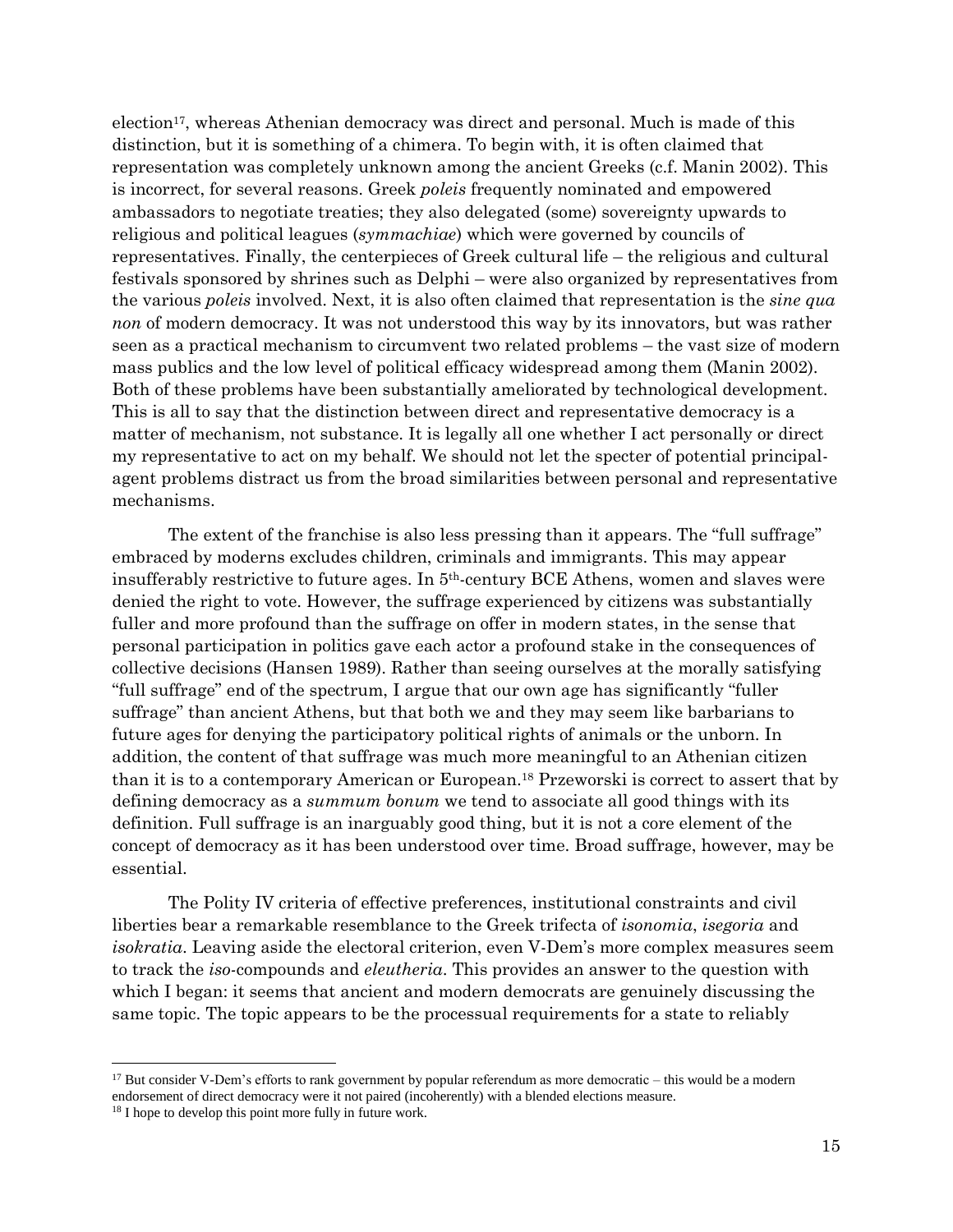produce outcomes that would appear "good" to its citizen body.<sup>19</sup> On this view, both Schumpeter and Przeworski appear to be attempting to change the topic (Ingham 2019b). Indeed, most contemporary political science indices of democracy appear to feature substantial concept-measure inconsistency, sometimes via mismatches between their conceptual logics and index construction (Polity IV) and sometimes within the very definition itself (V-Dem, Przeworski).

The foregoing research appears to also indicate that democracy is not an essentially contested concept (contra Collier 2006). Its essence actually appears to be definable in four words – *isonomia, isegoria, isokratia and eleutheria*. It seems to me that these principles consistently appear in definitions of democracy drawn both from ancient Athens and (in translation) from contemporary political science. Nor do I think that most users of the term expect it to be contested. In fact, I think most users of the term would imagine that there exist sound definitions to ground their conceptual intuitions. It remains for political theory to provide these definitions. A fruitful approach is suggested by Munck (2009): political theorists should justify democracy in relation to other values, rather than reify it definitionally. The value of democracy actually appears to hang on the things it enables us to do – as Ober put it, our collective capacity to make good things happen in our *polis*.

I agree with Goertz – concept measure consistency is as important as reliability and external validity, and is basic to any sound research design. Part of the role of political theory is to help political scientists define and operationalize concepts, and conceptmeasure consistency appears to pick out the precise point at which something is currently being lost in translation. As for conflicts between our definitional intension and our particularized intension, these appear to be artifacts of the popularity of the democratic concept among mass publics. When even communist dictatorships feel compelled to call themselves democratic people's republics, terminological confusion is bound to result. This is a scenario where usage cannot guide us, because usage has become so broad as to be meaningless (Dahl 1989). We should instead evaluate usage by the criterion of topic continuity. Permissible uses of the term "democracy" will not deviate too far from the concept "democracy" which, as we have seen, appears to have definitional consistency over time.

It seems clear that our conceptual logic should guide our measure construction. It also seems clear that the concept of democracy fits uncomfortably into Sartorian necessary conditions logic. It appears to me to be a better candidate for Wittgenstein's family resemblance model. V-Dem's attempts to split the difference on this point appear to be incoherent. As we have seen, there is no *sine qua non* of democracy. Survey respondents in China might, for instance, define democracy as outcomes that benefit the public. We now have a diagnosis of the problem with which we began. These survey respondents may simply be discussing a different topic. Specifically, they are using the term "democracy" with a distinct intension from the manner in which it has historically been used. It may well be legitimate for a government to confer great benefits on its people. But this is not democracy as it has been understood for twenty-five centuries. If democracy has become a status-conferring concept, it is doubly important to ensure a clear definition because states

<sup>19</sup> Importantly not simply a majority of the citizen body – this would violate *isokratia*.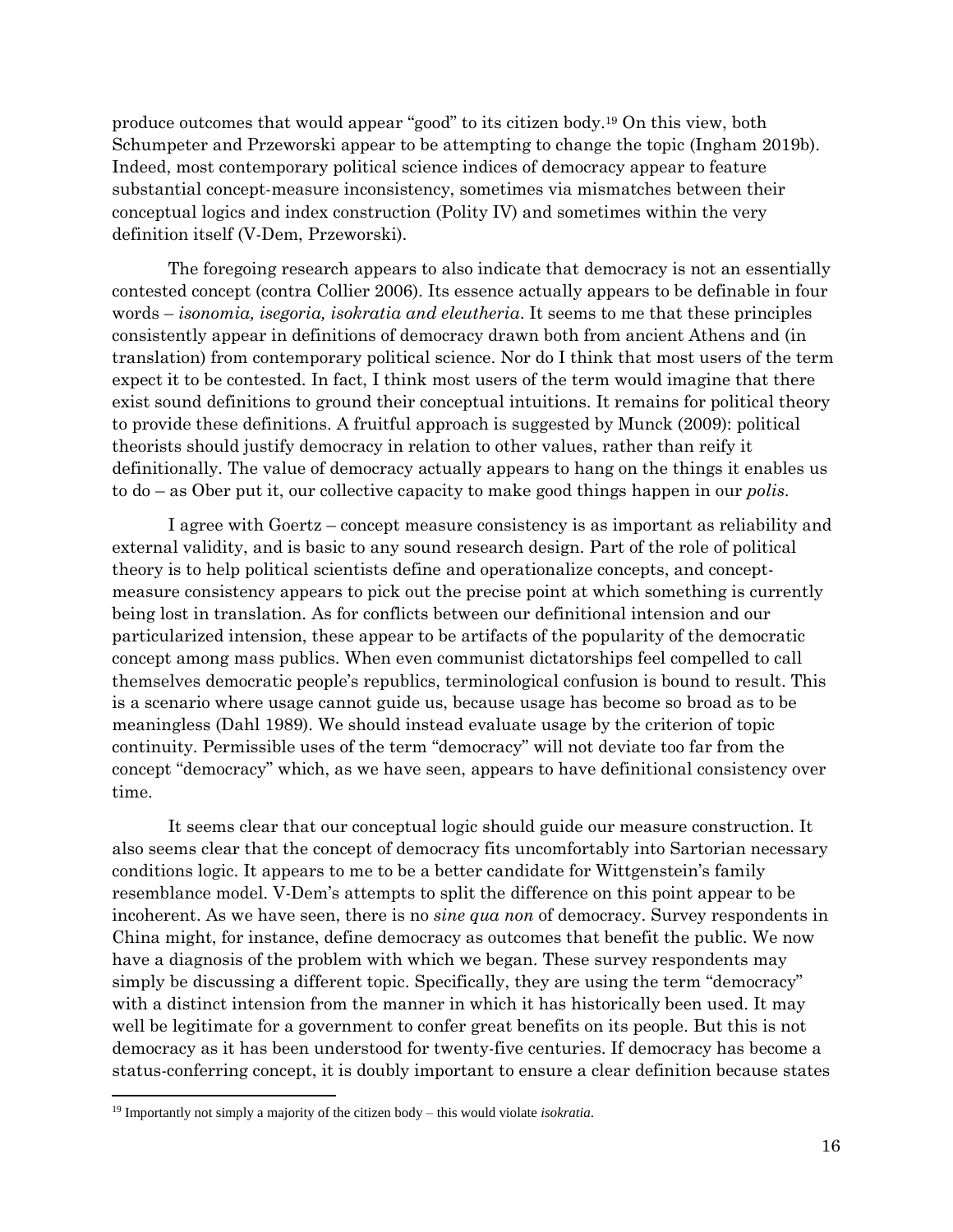will have an incentive to claim that their government is democratic when it is not. While folk theories of democracy are not susceptible to the critiques we have made here, it is my hope that political scientists, at least, will be persuaded that topic continuity is a vital precondition for use of the label "democracy".

## **References**

Achen, Christopher H., and Larry M. Bartels. 2016. *Democracy for Realists*. Princeton University Press.

Antonio, José, Cheibub Jennifer, and James Raymond Vreeland. 2010. *Democracy and Dictatorship Revisited*.

Cappelen, Herman. 2018. *Fixing Language*. Oxford University Press.

Collier, David, and Robert Adcock. 1999. "Democracy and Dichotomies: A Pragmatic Approach to Choices about Concepts."

Collier, David, Fernando Daniel Hidalgo, and Andra Olivia Maciuceanu. 2006. "Essentially Contested Concepts : Debates and Applications." 11(October): 211–46.

Collier, David, and Steven Levitsky. 1997. "Democracy with Adjectives." *World Politics* 49(April): 430–51.

Coppedge, Michael. 2012. *Democratization and Research Methods*. Cambridge University Press.

Coppedge, Michael, and Jan Teorell. 2016. "Measuring High Level Democratic Principles Using the V-Dem Data." https://doi.org/10.1177/0192512115622046.

Dahl, Robert. 1971. *Polyarchy*. Yale University Press.

Coppedge, Michael, John Gerring, Staffan I. Lindberg, Svend-Erik Skaaning, Jan Teorell, Joshua Krusell, Kyle L. Marquardt, Valeriya Mechkova, Daniel Pemstein, Josefine Pernes, Laura Saxer, Natalia Stepanova, Eitan Tzelgov, Yi- ting Wang and Steven Wilson. 2017. "V-Dem Methodology v7.1." Varieties of Democracy (V-Dem) Project.

Manin, Bernard. 2002 The Principles of Representative Government." Cambridge University Press.

Dworkin, Ronald. 2002. *Sovereign Virtue*. Harvard University Press.

Economist, The, and Intelligence Unit. 2016. "Democracy Index 2016 Revenge of the ' Deplorables .'"

Goertz, Gary. 2006. "Social Science Concepts A User's Guide."

Hansen, Mogens Herman. 1989. *Was Athens a Democracy ?* The Royal Danish Academy of Sciences and Letters.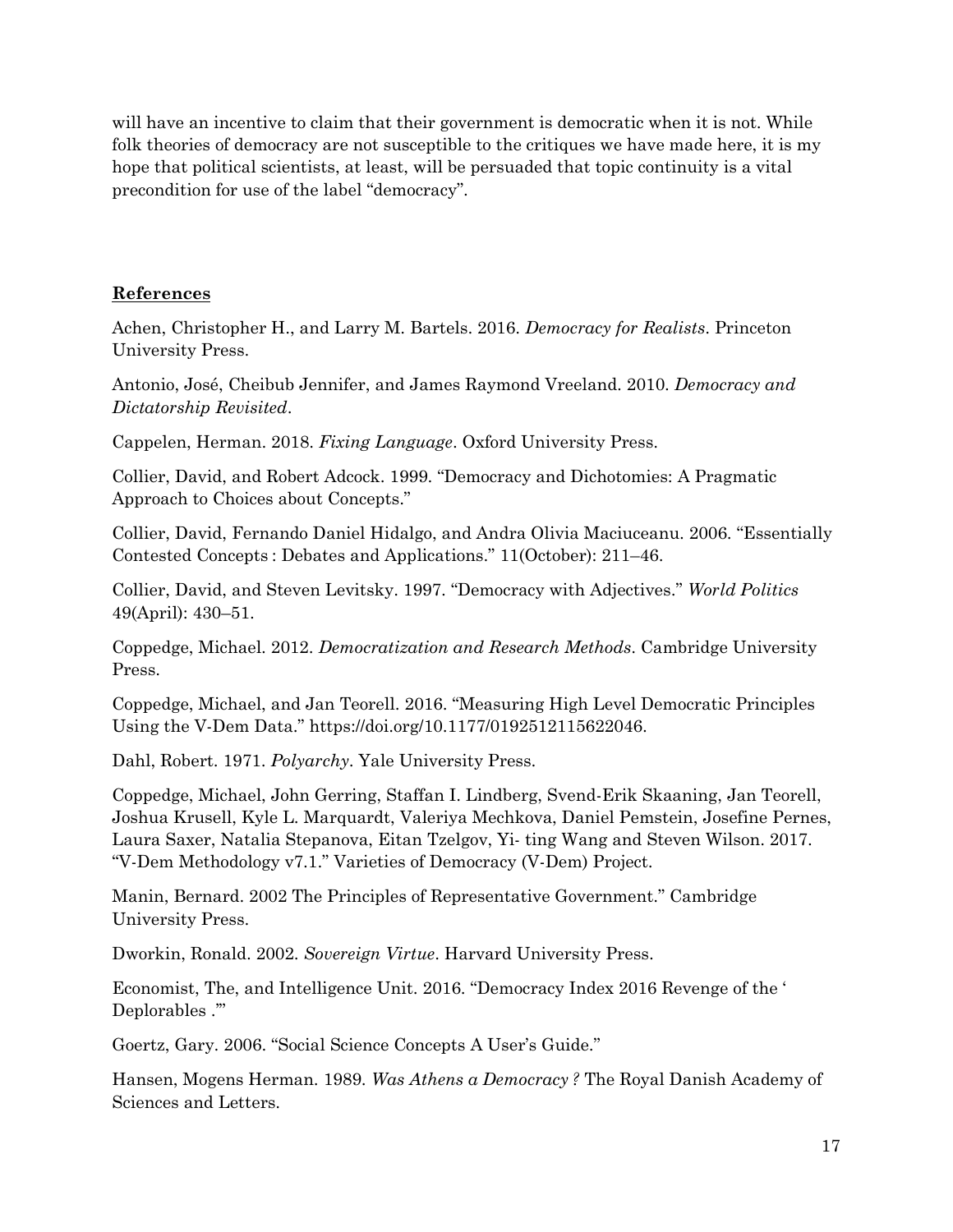Inglehart, R., C. Haerpfer, A. Moreno, C. Welzel, K. Kizilova, J. Diez-Medrano, M. Lagos, P. Norris, E. Ponarin & B. Puranen et al. (eds.). 2014. World Values Survey: Round Six - Country-Pooled Datafile

Ingham, Sean 2019a. *Rule by Multiple Majorities*. Cambridge University Press

Ingham, Sean. 2019b. "Thoughts about Concepts and Measures of Democracy." : 1–15.

Ingham, Sean. 2016. "Popular Rule in Schumpeter ' s Popular Rule in Schumpeter ' s Democracy Democracy." 64(4): 1071–87.

Jackman, Simon. 2008. "Democracy as a Latent Variable." 52(1): 201–17.

Landemore, Hélène. 2017. "Deliberative Democracy as Open , Not ( Just ) Representative Democracy." (2013): 51–63.

Laudan, Larry. 1977. *Progress and Its Problems Towards a Theory of Scientific Growth*. University of California Press.

Lewis, J.D. 2019. "Isegoria at Athens : When Did It Begin ? Author ( s ): J . D . Lewis Published by : Franz Steiner Verlag Stable URL : Https://Www.Jstor.Org/Stable/4435186." 3: 129–40.

Marshall, Monty G, Ted Robert Gurr, and Keith Jaggers. 2017. "POLITY IV PROJECT Dataset Users ' Manual POLITY IV PROJECT :"

Mcpherson, Tristram and Plunkett, David. 2018. "Conceptual Ethics and the Methodology of Normative Inquiry 1." : 1–42.

Munck, Gerardo L. 2009. *Measuring Democracy*. The Johns Hopkins University Press.

Nakategawa,Yoshio 1988. "Isegoria in Herodotus Author ( s ): Zeitschrift Für Alte Geschichte , Bd . 37 , H . 3 ( 3rd Qtr ., 1988 ), Pp . 257-275 Published by : Franz Steiner Verlag Stable URL : Https://Www.Jstor.Org/Stable/4436057." 3: 257–75.

Ober, Josiah. 2007. "Princeton / Stanford Working Papers in Classics." : 1–7.

Ober, Josiah. 2017. *Demopolis*. Cambridge University Press.

Ostwald, Martin. 2009. "Isokratia as a Political Concept." In *Language and History in Ancient Greek Culture*, University of Pennsylvania Press.

Przeworski, Adam. 1999. "Minimalist Conception of Democracy : A Defense."

Przeworski, Adam, Michael E. Alvarez, Jose Antonio Cheibub, and Fernando Limongi. 2012. "Democracies and Dictatorships." In *Democracy and Development*, , 13–77.

Ragin, C. "Fuzzy Set Social Science". Chicago: University of Chicago Press (2000).

Rhodes, J. 2015. "Oxford Classical Dictionary Isonomia , ' Equality of Law '." (March 2019): 2019.